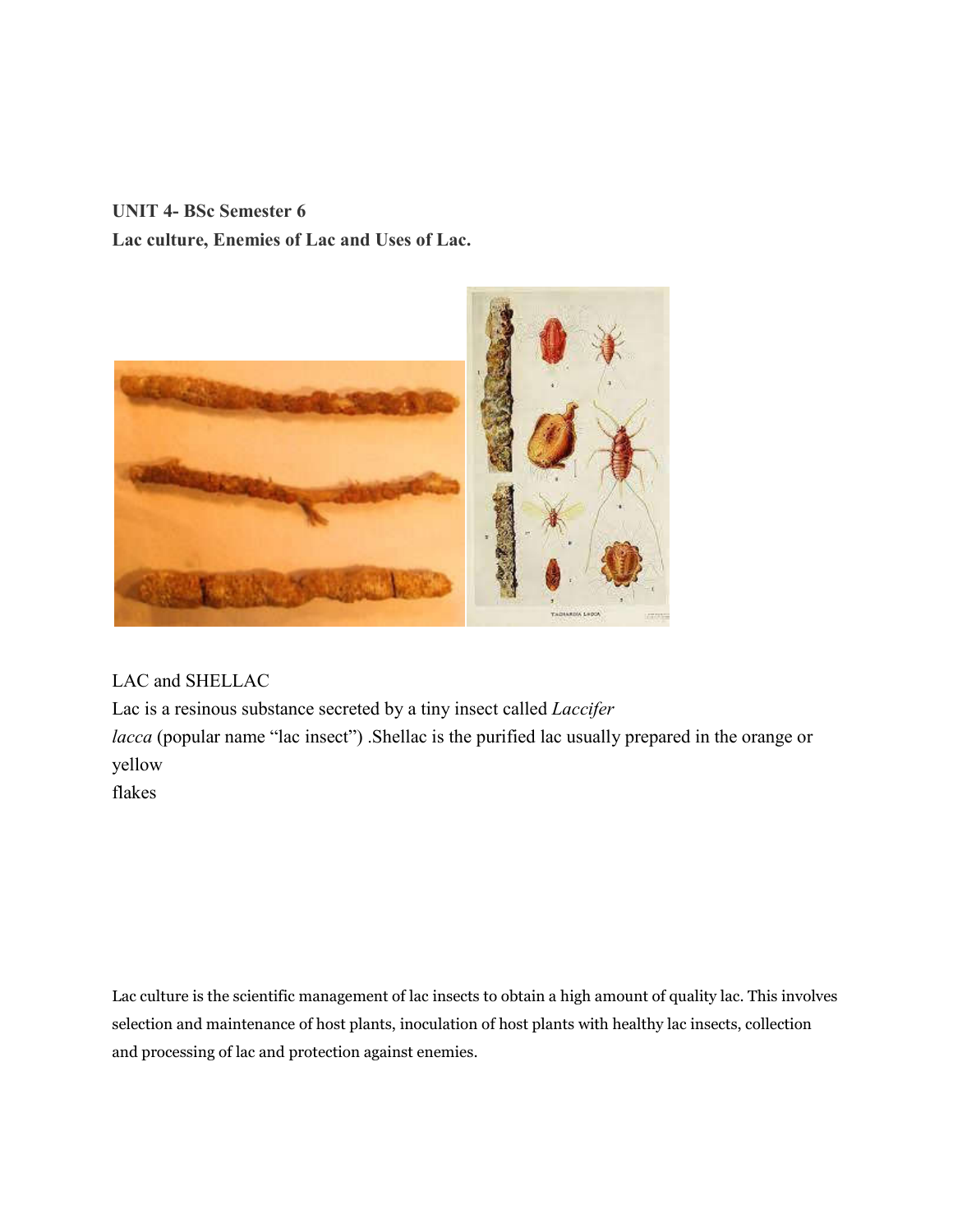Lac is the resinous secretion of lac insects. Two species of lac insects Tachardia lacca and T. chinensis are common, of which the former one is predominant in India. India is the highest lac-producing country. Thailand is next in order.

Phylam — Arthropoda

Class — Insecta

Order — Hemiptera

Super family-Coccidae

Family-Lacciferidae

Genus-Laccifer

Species-Lacca

#### **Food Plants:**

The insects live as a parasite, feeding on the sap of certain trees and shrubs. The important trees on which the lac insects breed and thrive well are

Kusum (Schleichera trijuga)

Palas (Butea frondosa)

Ber (Zizyphus jujuba):

Babul (Acacia arabica)

Khair (Acacia catcchu)

Arhar (Ca]anus indicus)

Before coming to the actual mechanism of lac secretion and its processing, it is advisable for a lac-culturist to have detailed knowledge of lac insect and its life cycle. The adult lac insect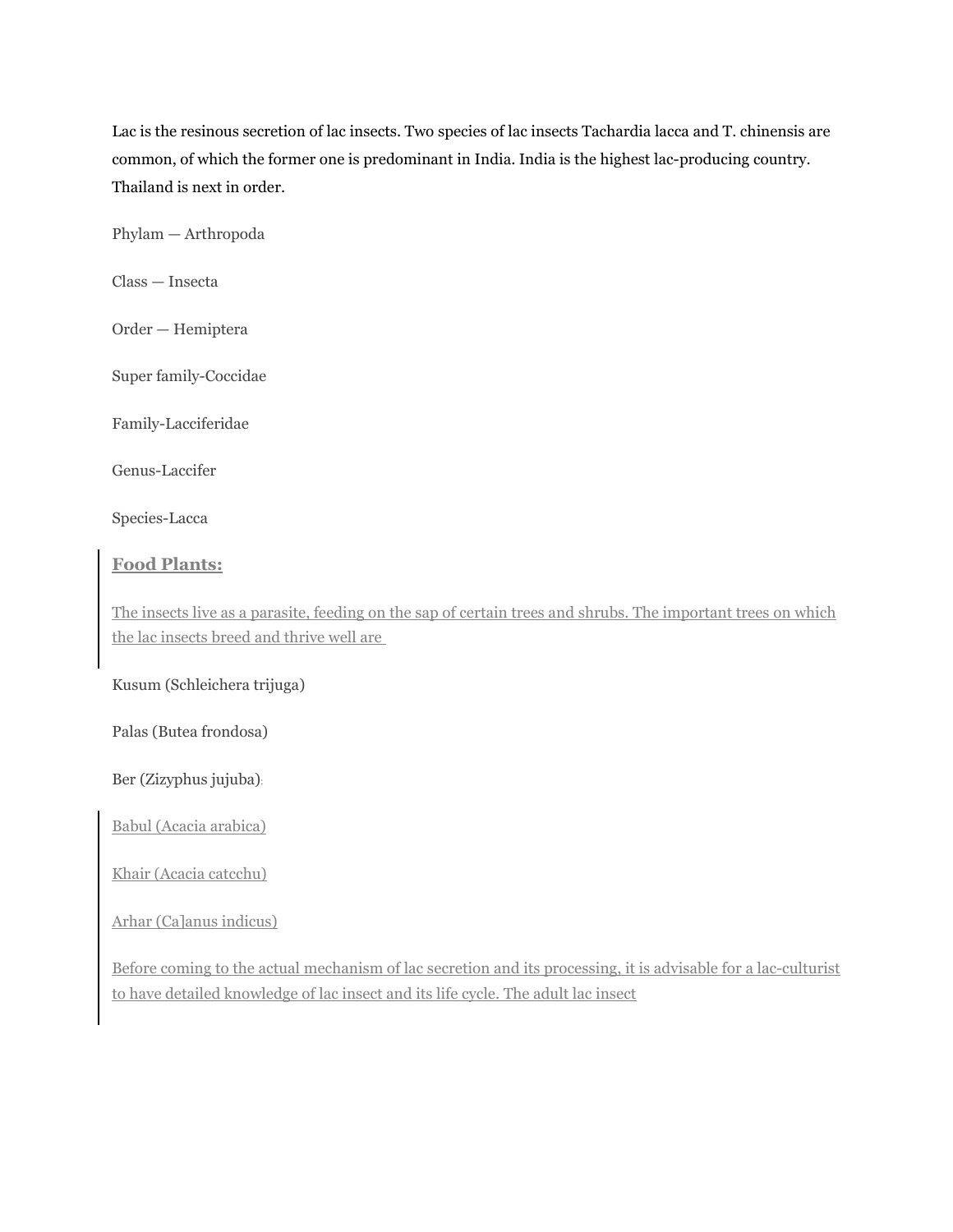

Fig. 47.6. Tachardia sp. Life cycle. 1. Lac incrustation around host plant (a part removed) 2. Nymph, 3. Male (winged), 4. Male (wingless), 5. Female in incrustation, 6. Female (exposed)

Shows a marked phenomenon of sexual dimorphism. The male and female insect varies in shape, size and also in presence or absence of certain body parts.

#### **Structure of Male Lac-insect:**

It is larger in size and red in colour. The body is typically divided into head, thorax and abdomen. The head bears a pair of antennae and a pair of eyes. Mouth parts are absent so a male adult insect is unable to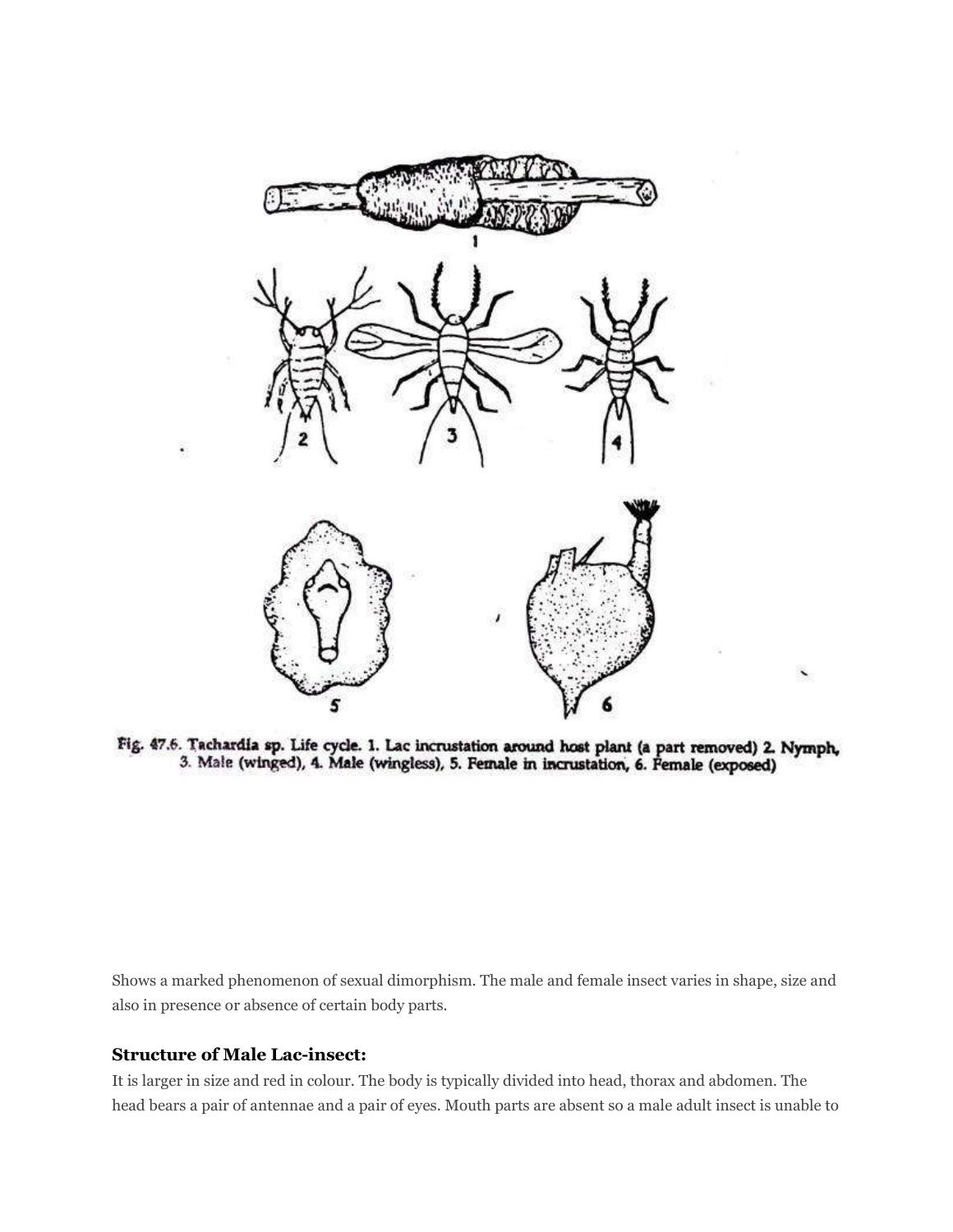feed. Thorax bears three pairs of legs. Wings may or may not be found. (Fig. 33 a, b).Abdomen is the largest part of the body bearing a pair of caudal setae and sheath containing penis at the posterior end.



#### **Structure of Female lac-insect:**

It is smaller in size. Head bears a pair of antennae and a single proboscis. Eyes are absent. Thorax is devoid of wings and legs. (Fig. 34. b) The loss of eyes, wings, and legs are due to the fact that the female larvae after settling down once never move again and thus these parts become useless and ultimately atrophy. Abdomen bears a pair of caudal setae. It is female lac insect which secretes the bulk of lac for commerce.

#### **Fertilization:**

After attaining the maturity, males emerge out from their cells and walk over the lac incrustations. The male enters the female cell through anal tubular opening and inside female cell it fertilizes the female.



After copulation, the male dies. One male is capable of fertilizing several females. Females develop very rapidly after fertilization. They take more sap from plants and exude more resin and wax.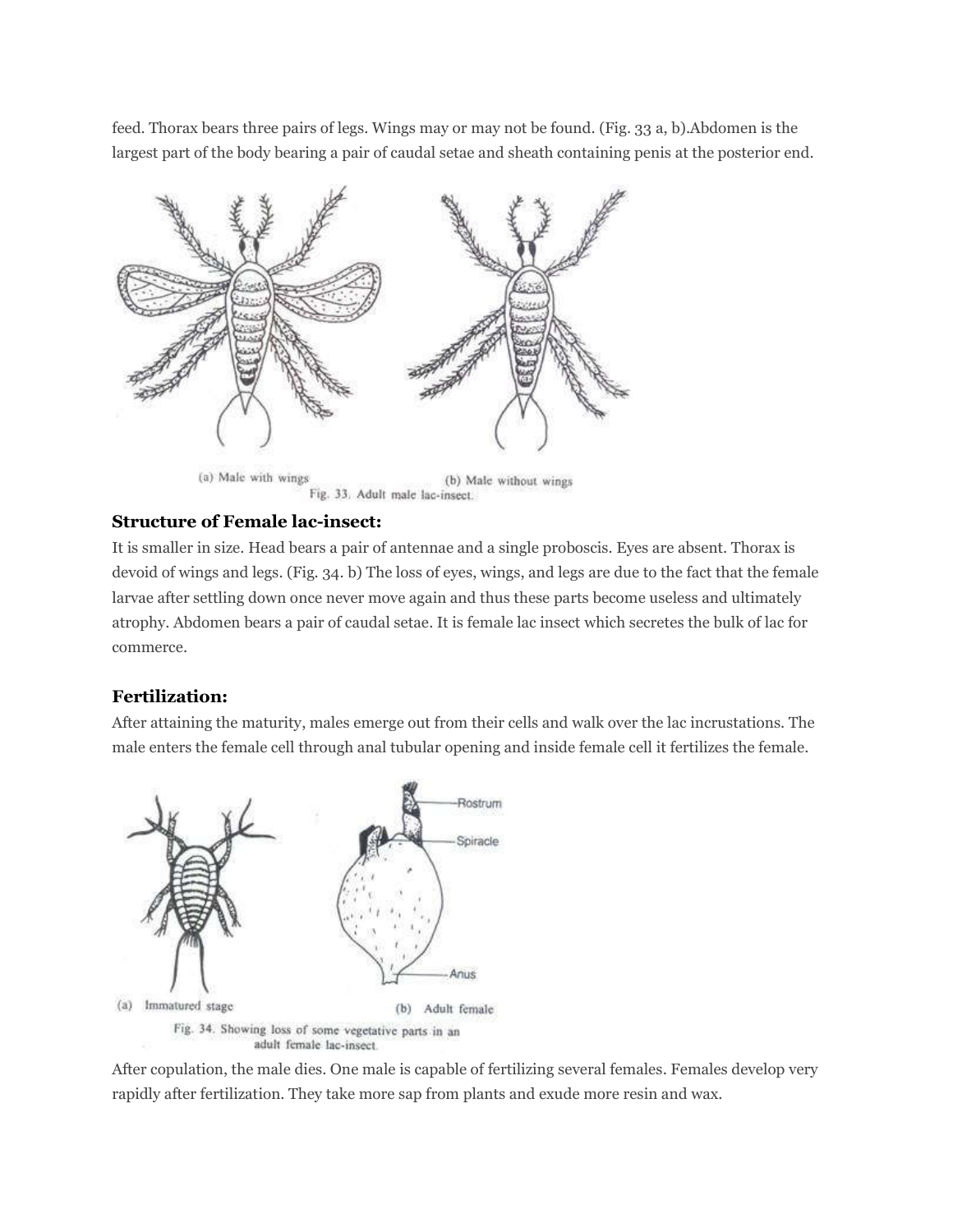# **Life Cycle:**

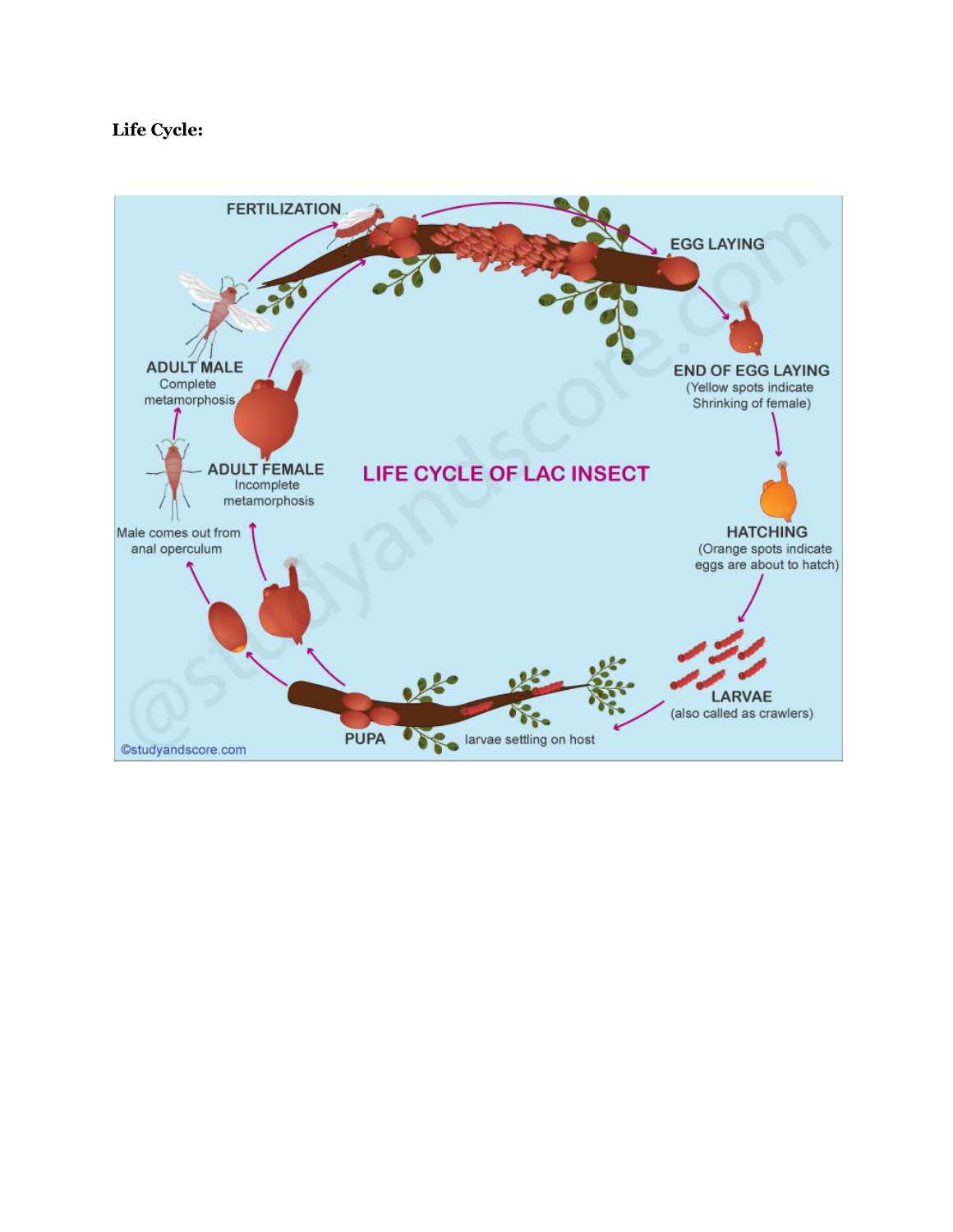The females after fertilization are capable of producing eggs. But it has been noticed in case of lac insects that the post fertilization developments start when the eggs are still inside the ovary. These developing eggs are oviposited into the incubating chambers (formed inside the female cell by the body contraction of females). A female is capable of producing about one thousand eggs (average 200-500). Inside incubating chamber, the eggs hatch into larvae.

The larvae are minute, boat shaped, red coloured and measure little over half millimeter in length. Larva consists of head, thorax and abdomen. Head bears a pair of antennae, a pair of simple eyes and a single proboscis. All three thoracic segments are provided with a pair of walking legs. Thorax also bears two pairs of spiracles for respiration. Abdomen is provided with a pair of caudal setae.

These larvae begin to wander in search of suitable centre to fix them. This mass movement of larvae from female cell to the new off-shoots of host plant, is termed as "swarming".



The emergence of larvae from female cell occurs through anal tubular opening of the cell and this emergence may continue for three weeks. The larvae of lac are very sluggish and feed continuously when once they get fixed with the twig. In the meantime the larvae start secreting resinous substance around their body through certain glands present in the body. After some-time the larvae gets fully covered by the lac encasement, also known as lac cell. Once they are fully covered, they moult and begin to feed actively.

The cell produced by male and female differ in shape, and can be easily distinguished sometimes later. Male cells are elongated and cigar shaped. There is a pair of branchial pores in the anterior side and a single large circular opening covered by the flap in the posterior side. (fig. 26, a). It is through the posterior circular opening that the matured male lac insect emerges out of its cell.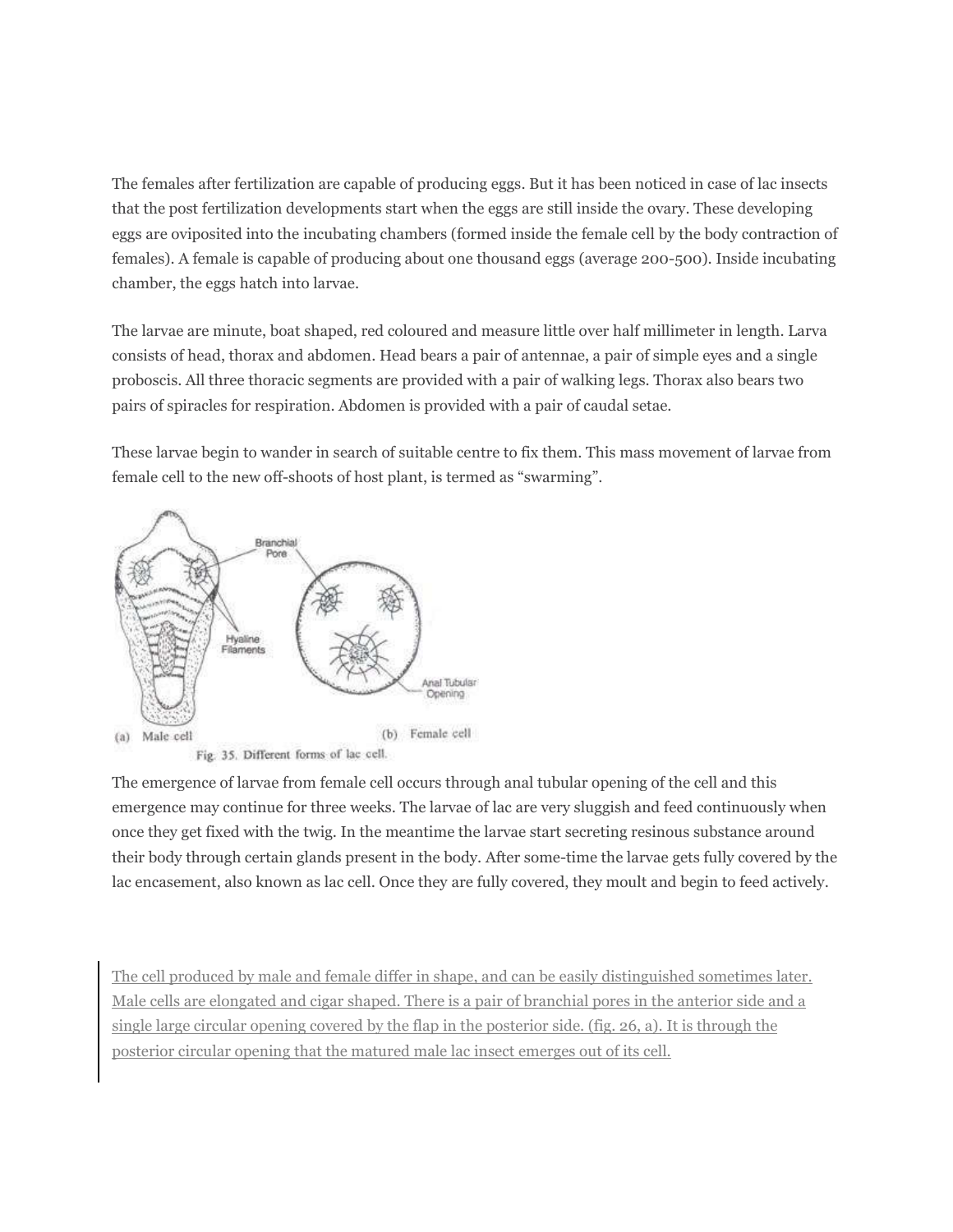Female cell is oval, having a pair of small branchial pores in anterior side and a single round anal tubular opening in posterior side. Through the anal tubular opening are protruding waxy white filaments, secreted by the glands in the insects body, which is an indication that the insect inside the cell is alive and is in healthy condition. These filaments also prevent the blocking of the pore during excess secretion of lac.

Larvae moult in their respective cells. It is the second stage larva which undergoes pseudopupation for a brief time, whereby it changes into adult stage. Now the male emerges out from its cell, moves on lac incrustation and enters the female cell for fertilization. In this way the life cycle is completed.

# **Lac Secretion:**

Lac is a resinous substance secreted by certain glands present in the abdomen of the lac insects. The secretion of lac begins immediately after the larval settlement on the new and tender shoots. This secretion appears first as a shining layer which soon gets hardened after coming in contact with air.

This makes a coating around the insect and the twig on which it is residing. As the secretion continues the coating around one insect meet and fuses completely with the coating of another insect. In this way a continuous or semi-contmuous incrustation of lac is formed on the tender shoots.



Fig. 36. Lac incrustation.

# **Cultivation of Lac:**

Cultivation of lac involves proper care of host plants, regular pruning of host plant, infection or inoculation, crop-reaping, control of insect pests, and forecast of swarming, collection and processing of lac.

The first and perhaps the most important prerequisite for cultivation of lac is the proper care of the host plant. It is the host plants on which lac insects depend for their food, shelter and for completion of their life cycle. There are two ways for the cultivation of host plants. One is that plants should be allowed to grow in their natural way and the function of lac-culturist is only to protect and care for the proper growth of plants.

Another way is that a particular piece of land is taken for the purpose and systematic plantation of host plant is made there. Regular watch is necessary in this case by providing artificial manures, irrigation facilities, ploughing and protecting the plants from cattle and human beings for which the land should be fenced. The larvae of lac insects are inoculated on host plants only after the host plants have reached a proper height.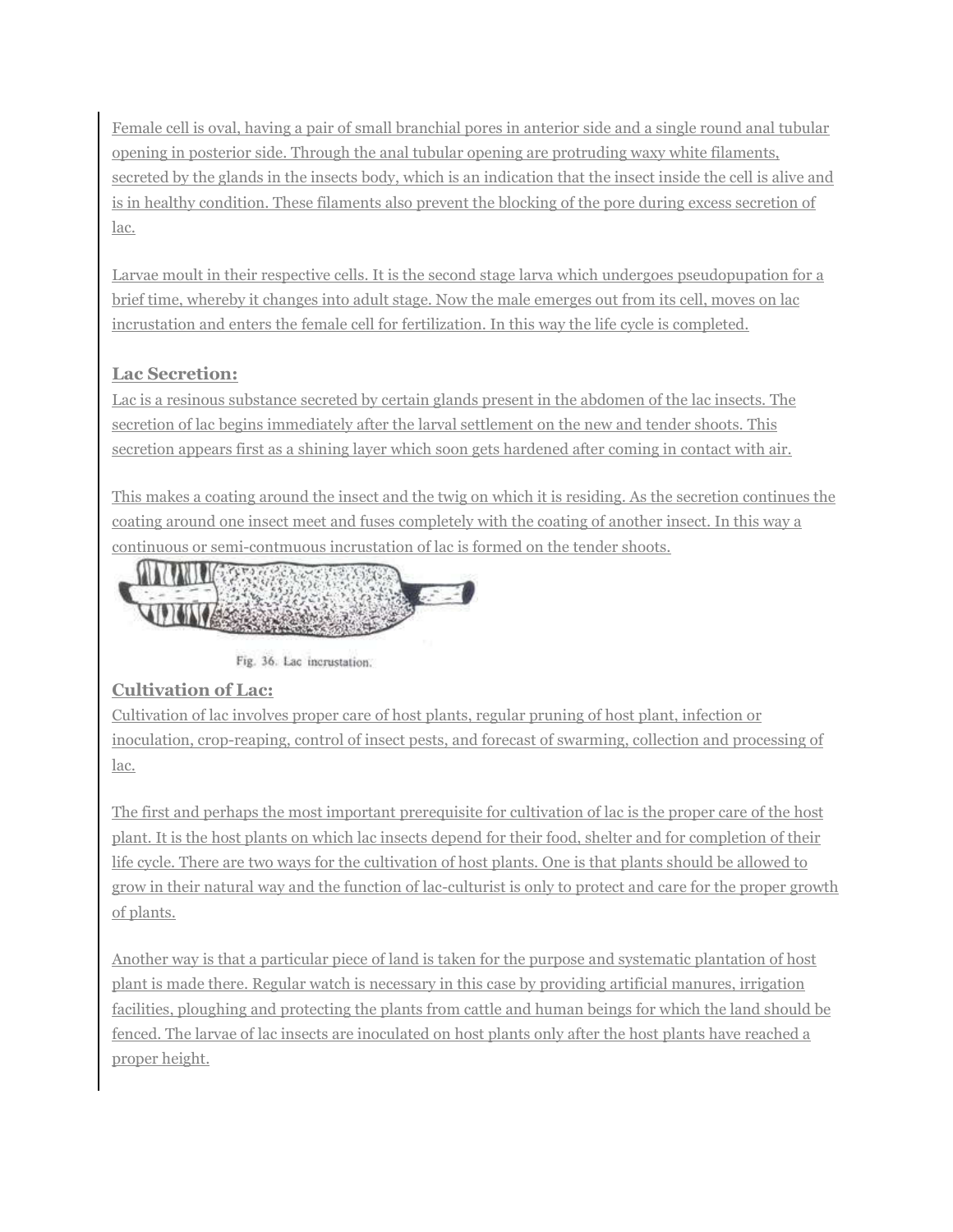The lac larvae feed on the cell sap by inserting their proboscis in the tender twigs. The proboscis can only be inserted in the tender young off-shoots. For this before inoculation, prunning of lac host plants is necessary. The branches less than an inch in diametre are selected for pruning. Branches half inch of less in diametre should be cut from the very base of their origin. But the branches more than half inch diametre should be cut at a distance of 1 ½ inch from the base.

# **Inoculation:**

The method by which the lac insects are introduced to the new lac host plant is known as inoculation. This may be of two types, namely "Natural infection" and "Artificial infection". When infection from one plant to other occurs by natural movements of insect, it is called natural infection. This may be due to overcrowding of insect population and nonavailability of tender shoots on a particular tree. Artificial infection takes places through the agencies other than those of nature. Prior to about two weeks of hatching, lac bearing sticks are cut to the size of six inches. They are called"Brood lac". Brood lacs are then kept for about two weeks in some cool place.



(a) Longitudinal infection (b) Lateral infection (c) Interlaced infection Fig. 37. Three different ways of artificial inoculation of lac.

When the larvae start emerging from this brood lac, they are supposed to be ready for inoculation. Strings со be used for tieding the brood lac with the host plant may be of different types in longitud infection the brood lac is tied in close contact with host branches. In lateral infection the brood lac is tied across the gaps between two branches. In interlaced method, brood lac is tied among the branches of several new shoots.

# **Lac Crop:**

The lac insects repeat its life cycle twice in a year. There are actually four lac crops since the lac insects behave in two ways either they develop on Kusum plants or devlop on plants other than Kusum. The lac which grows on Non-Kusum plants is called as "Ranjeem lac," and which grows on Kusum plant is called as "Kusumi lac. Four lac crops have been named after four Hindi months in which they are cut from the tree. They are as follows:

# *Ranjeeni Crop:*

## **(i) Katki:**

Lac larvae are inoculated in June-July. Male insect emerges m August-September. Female give rise to swarming larvae in October-November and the crop is reaped in Kartik (October and November).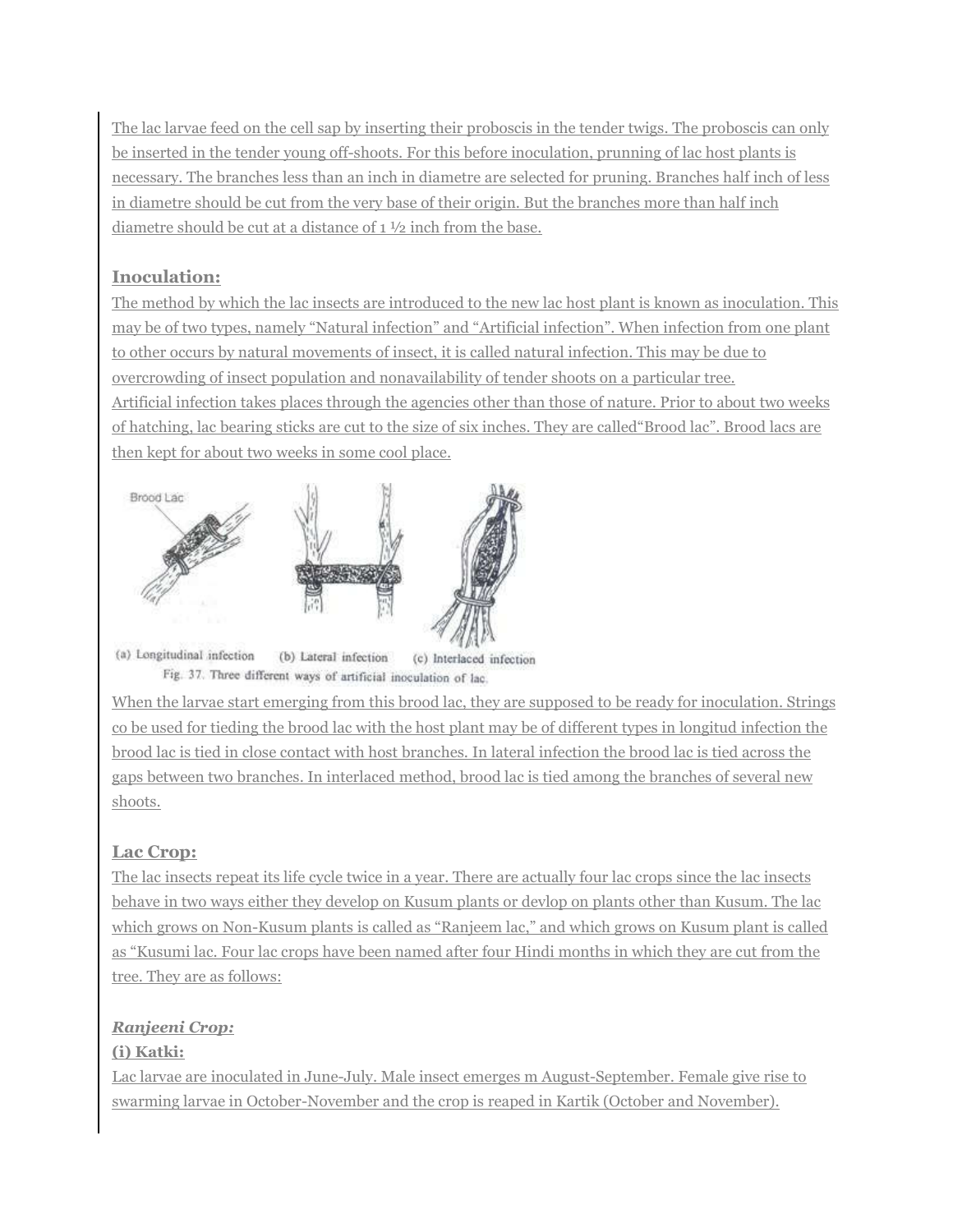#### **(ii) Baisakhi**:

Larvae produced by Katki crop are inoculated in October-November, male insects emerges in February-March, females give rise to swarming larvae m June-July, the crop is reaped in Baisakh (April-May).

## *Kusumi Crop:*

## **(i) Aghani**:

Lac larvae are inoculated in June-July, male insect emerges m September, female give rise to swarming larvae in January-February and crop is reaped in Aghan (December-January).

## **(ii) Jethoi**:

The larvae produced by Aghani crop is inoculated in the month of January- February, male emerges in March-April, female give rise to swarming larvae in June- July and the crop is reaped in the month of Jeath (June-July).

The time of infection with swarming larvae, the time of emergence of male insects, the time of reaping the crop, and the time of producing swarming larvae by female etc., are shown m tabular form below

| Infection with<br>swarming larvae | Emergence of<br>male insect | Crop reaped                | Female give rise to<br>swarming larvae |
|-----------------------------------|-----------------------------|----------------------------|----------------------------------------|
|                                   |                             | Ranjeeni or Nankusumi Crop |                                        |
| Katki<br>(June-July)              | August                      | Oct.-Nov.                  | Oct.-Nov.                              |
| Baisakhi<br>$(Oct.-Nov.)$         | Feb.-March                  | April-May                  | June-July                              |
|                                   |                             | Kusumi Crop                |                                        |
| Aghani<br>(June-July)             | September                   | Dec.-Jan.                  | Jan.-Feb.                              |
| Jethoi<br>(January)               | March-April                 | June-July                  | June-July                              |

## **Scraping and Processing of lac:**

Lac cut from the host plant is called as "stick lac". Lac can be scraped from the twigs before or after the emergence of larvae. If it is used for manufacturing before the emergence of larvae, the type of lac produced is called as "Ari lac" and if it is used for manufacturing purpose after swarming of larvae has occurred, the lac is said to be Phunki lac".

The scraping of lac from twig is done by knife, after which they should not be exposed to sun. The scraped lac is grinded in hard stone mills. The unnecessary materials are sorted out In order to remove the finer particles of dirt and colour, this lac is washed repeatedly with cold water.

Now at this stage it is called as "Seed lac" and is exposed to sun for drying. Seed lac is now subjected to the melting process. The melted lac is sieved through cloth and is given the final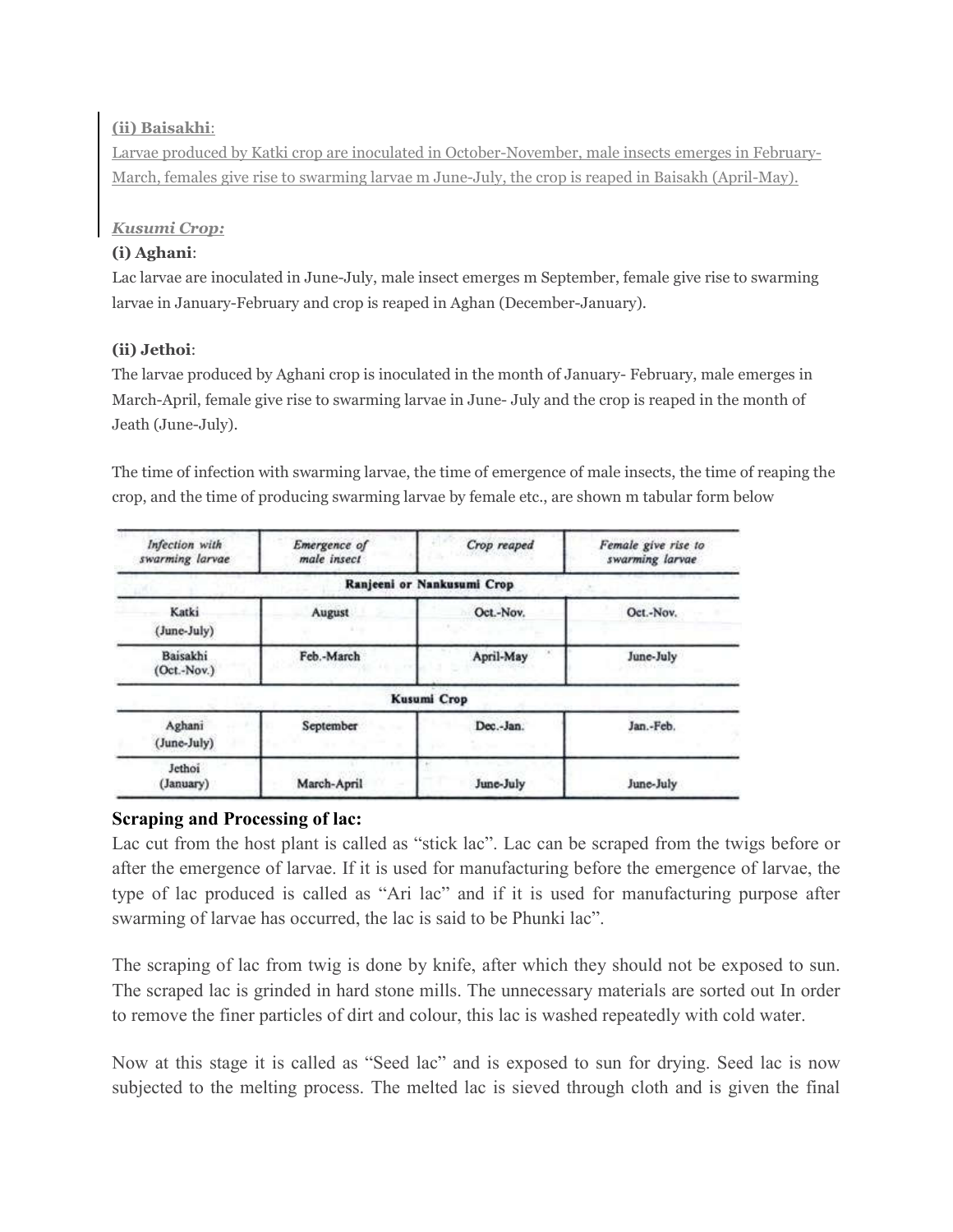shape by molding. The final form of lac is called "Shellac". Colour or different chemicals may be mixed during melting process for particular need.

## **NATURAL ENEMIES OF LAC**

Some chalcedonic and lepidopteran insects lay eggs inside the mists. The nymphs of lac insects are eaten up by their larvae. Proper selection of seed lac, killing of predator eggs in harvested lac, and use of insecticides greatly minimise damage to the crop.

## **Predators:**

Two moth predators cause a lot of damage to lac.

- 1. *Eublemma amabilis (*the white moth*)* The larva is dirty white in colour and tunnels through the lac encrustation and feeds on larvae and adults. It pupates within the tunnel and adults after emerging lay their eggs near the lac encrustation.
- 2. *Holcocera pulverea.(* the blackish grey moth).The damage by the brownish larva is similar to the above species. Pupa is slightly bigger and yellowish-brown. They not only feed on **lac insects** but also destroy the **lac** produced by term.

## **Parasites:**

The following insects are parasitic on lac insect. The common parasites of lac insect are known as "Chalcid." They are small, winged insects which lay their eggs inside the lac coat either on the body of the lac insect or inside the body of the lac insect. The larva which hatches from these eggs feed upon the lac insects, thereby causing mortality of their host. Damage done by this parasite constitute about 5-10% of the total destruction of the lac crop.

*Paraecthrodryinus clavicornis; Erencyrtus dewitzi; Tachardiaephagus tachardiae; Eupelmus tachardiae; Tetrasticus purpurens.*

The above natural enemies can be controlled by maintaining healthy cultures and by enclosing the brood lac sticks in wire mesh before inoculation so that natural enemies are not able to emerge and cause re-infestation

Squirrels, monkey, rat, bat, birds (wood peckers), man etc., are the enemies other than insects which destruct the lac crop in different ways. Damage is also done by climatic factors such as excess heat, excess cold, heavy rain, and storm and partly by the faulty cultivation methods

## **USES OF LAC**

The various applications of lac can be summarized as follows:

Commonest use is in polishing wooden furniture. The granules are dissolved in spirit and then are applied in very thin layers on the wooden surfaces – In sealing parcels, packets and envelopes